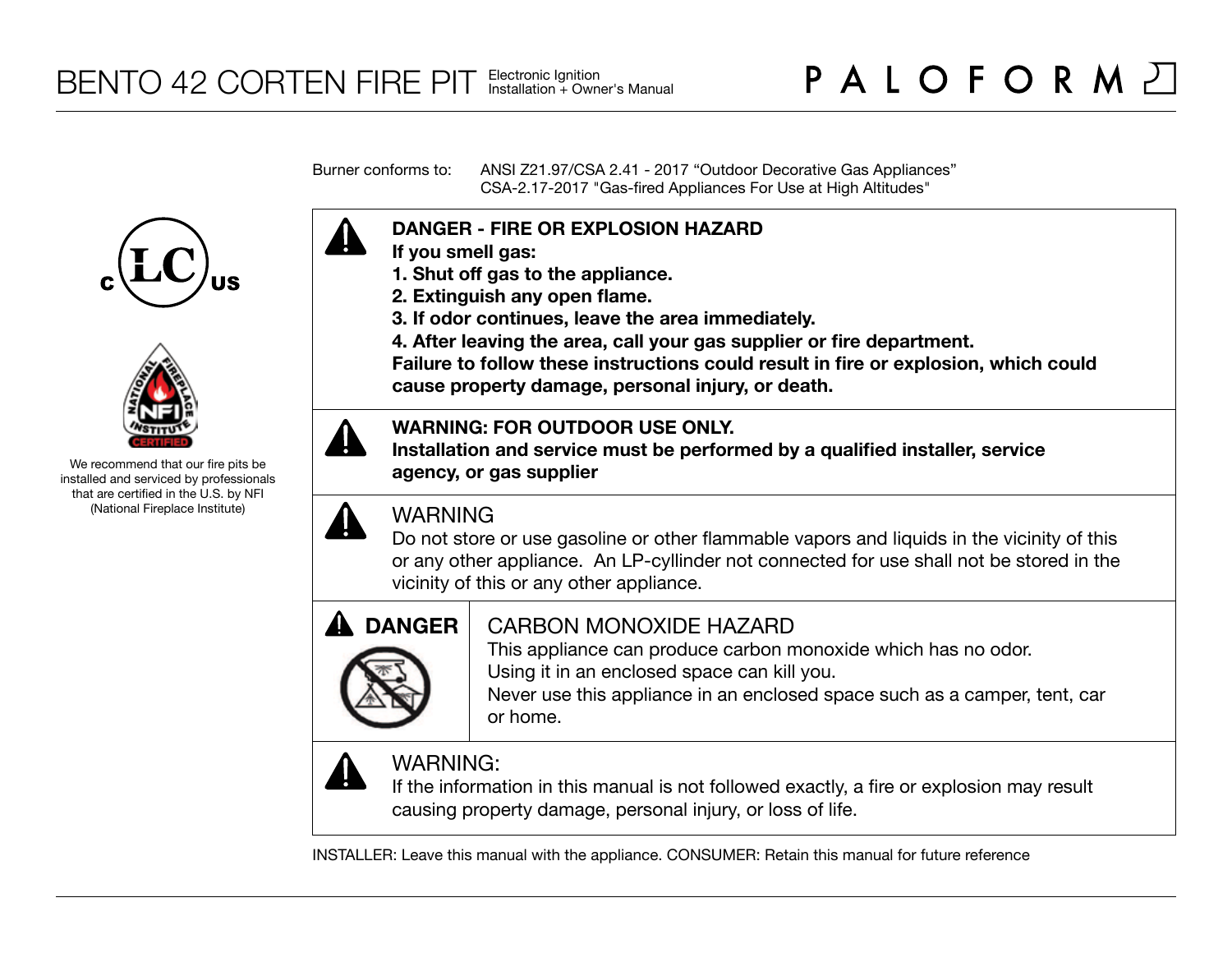# WARNINGS:

IMPORTANT: This appliance should be inspected before use and at least once annually by a qualified service person.

More frequent cleaning may be required as necessary. It is imperative that the control compartment, burners and circulating air passageways of the appliance be kept clean.

DANGER: Carbon monoxide poisoning can lead to death!

CARBON MONOXIDE POISONING: Early signs of carbon monoxide poisoning resemble the flu, with symptoms including headache, dizziness, or nausea. If you experience these signs, the Fire Pit may not be working properly. Get fresh air at once! Have the Fire Pit serviced. Some people are more affected by carbon monoxide than others, including pregnant women, people with heart or lung disease or anemia, those under the influence of alcohol, and those at high altitudes.

#### NATURAL GAS AND PROPANE:

To assist in detecting leaks, an odorant has been added to natural gas and propane. However, this odorant can fade, and gas may be present even though no odor exists. Make certain you read and understand all warnings. Keep this manual for reference. It is your guide to safe and proper operation of this appliance.

WARNING: Any modification to this appliance or its controls can be dangerous.

- 1. This appliance, as supplied, is only for use with the type of gas indicated on the rating plate.
- 2. When this appliance is connected to a fixed piping system, the installation must conform to local codes. or in the absence of local codes, to the National Fuel Gas Code, ANSI Z223.1/NFPA 54, or the International Fuel Gas Code.
- 3. Keep the appliance area clear and free from combustible materials, gasoline and other flammable vapors and liquids
- 4. Do not burn solid fuel in this appliance. Do not use this appliance to cook food or to burn paper or other objects.
- 5. Children and adults should be alerted to the hazards of high surface temperatures and should stay away to avoid burns or clothing ignition.
- 6. Clothing or other flammable materials should not be hung from the appliance, or placed on or near the appliance.
- 7. Young children should be carefully supervised when they are in the area of the appliance.
- 8. Do not use the appliance if any part has been under water. Immediately call a qualified service technician to inspect the appliance and to replace any part of the control system and any gas control which has been under water.
- 9. Inspect the appliance before each use.

10. Turn the appliance off and let cool before servicing, installing, repairing or covering. Any guard or other protective device removed for servicing the appliance must be replaced prior to operating the appliance. Only a qualified service person should install, service, or repair the appliance.

## HIGH ALTITUDE INSTALLATION

The appliance is certified for installations up to 4500' (1372 m) above sea level. At this altitude range, no changes to the appliance are required. Please contact Paloform for information regarding installation above 4500' (1372 m).

## LOCAL CODES

The installation of this appliance must conform with local codes, or in the absence of local codes, with the National Fuel Gas Code, ANSI Z223.1 • NFPA 54; National Fuel Gas Code; Natural Gas and Propane Installation Code, CSA B149.1; or Propane Storage and Handling Code, CSA B149.2, as applicable.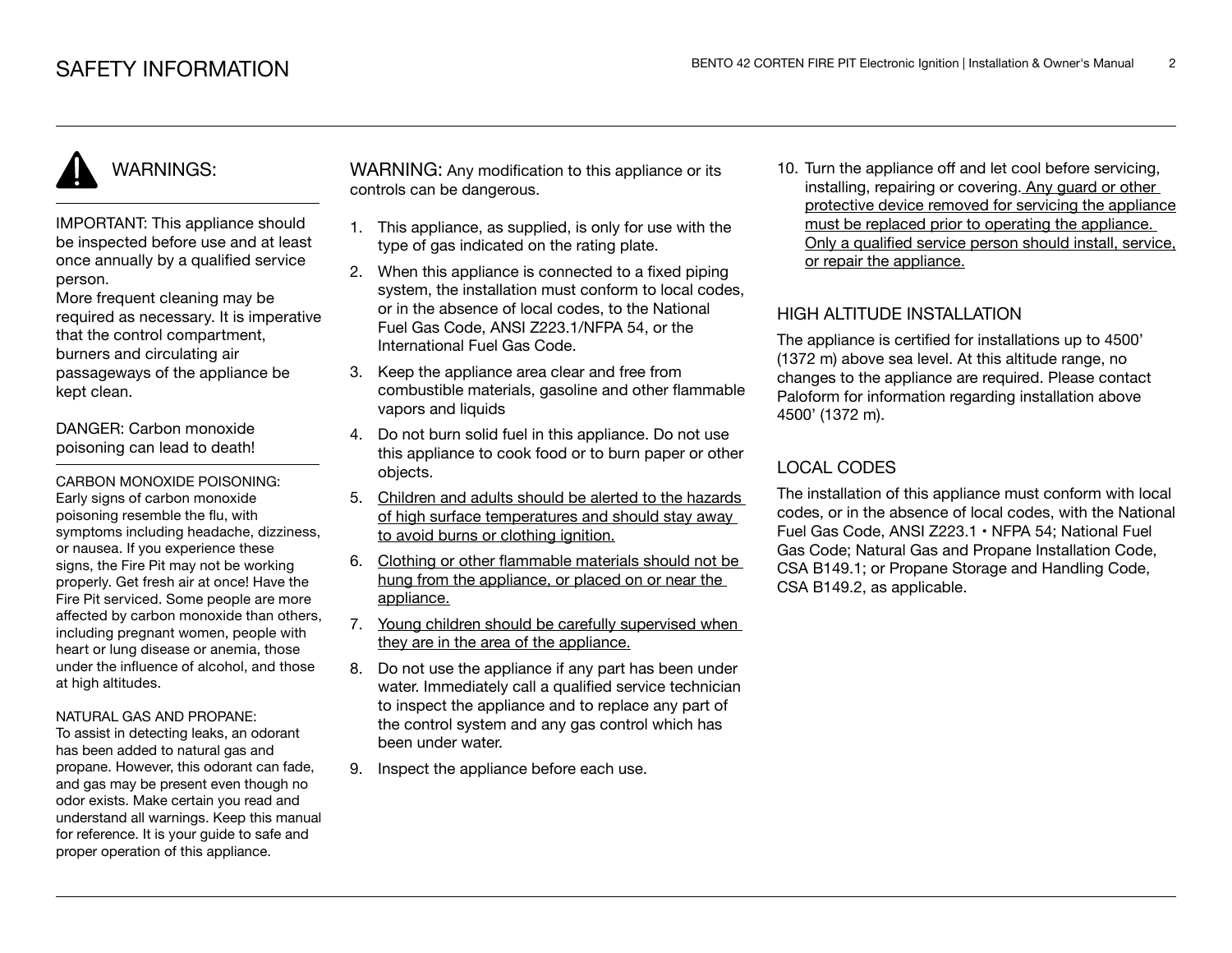

stained by rust bleed.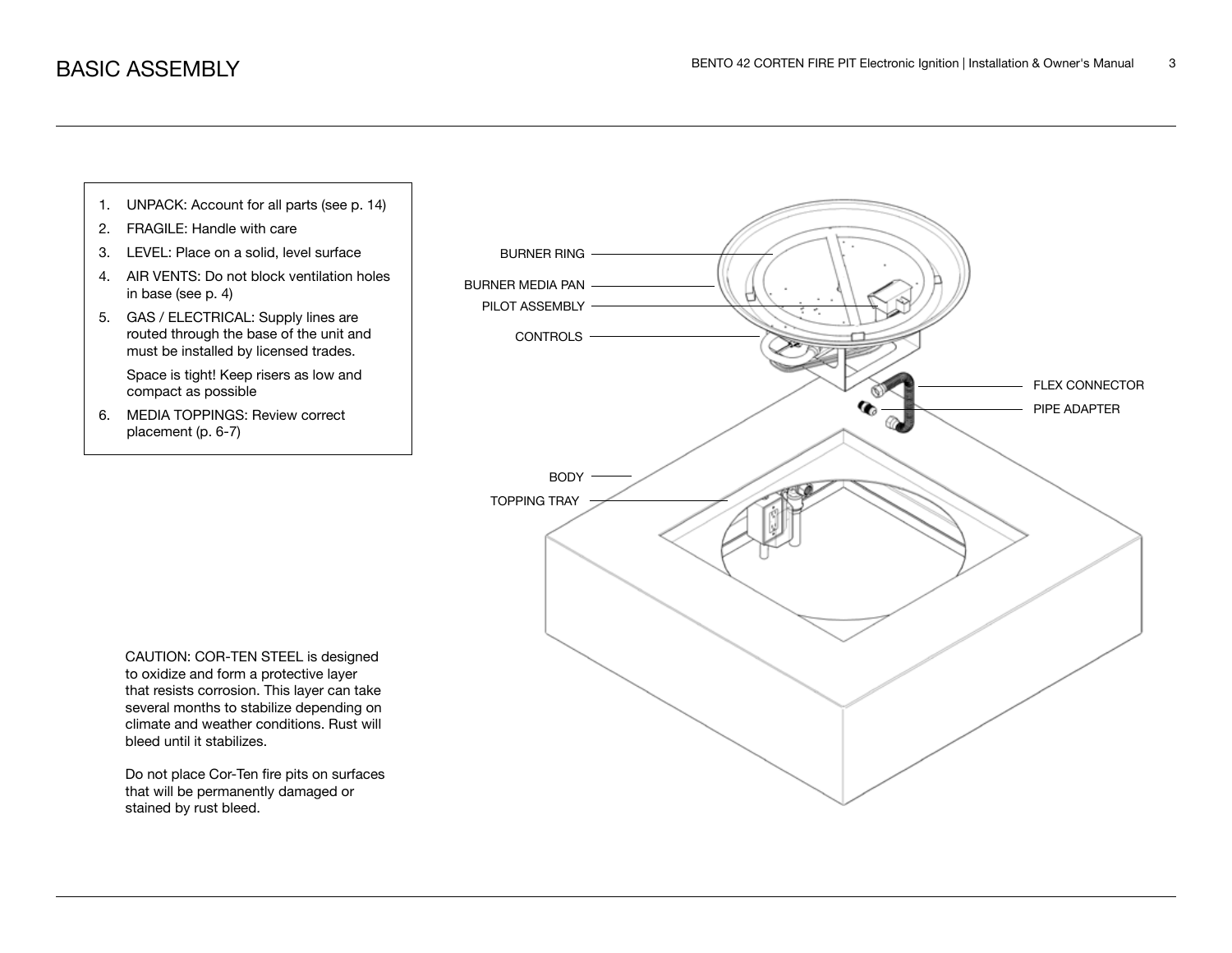

|                       | NATURAL GAS                                                                                                                                                                  | <b>PROPANE</b> |  |
|-----------------------|------------------------------------------------------------------------------------------------------------------------------------------------------------------------------|----------------|--|
| Burner Model #        | CIR-E-18                                                                                                                                                                     | CIR-E-18P      |  |
| Max Heat Input        | 69.000 BTU/h                                                                                                                                                                 | 60,000 BTU/h   |  |
| Inlet Pressure - Min. | $4.5"$ W.C.                                                                                                                                                                  | 11.0" W.C.     |  |
| Inlet Pressure - Max. | $10.5"$ W.C.                                                                                                                                                                 | 13.0" W.C.     |  |
| Orifice Size          | 18                                                                                                                                                                           | 37             |  |
| <b>Burner Ports</b>   |                                                                                                                                                                              |                |  |
| Port Size             | 1/8"                                                                                                                                                                         | 1/8"           |  |
| Electrical            | 120V 15A Outdoor Receptacle - Dedicated<br>Circuit with Wall Switch, Burner connects<br>via an AC adapter. Must be installed and<br>grounded in accordance with local codes. |                |  |
|                       |                                                                                                                                                                              |                |  |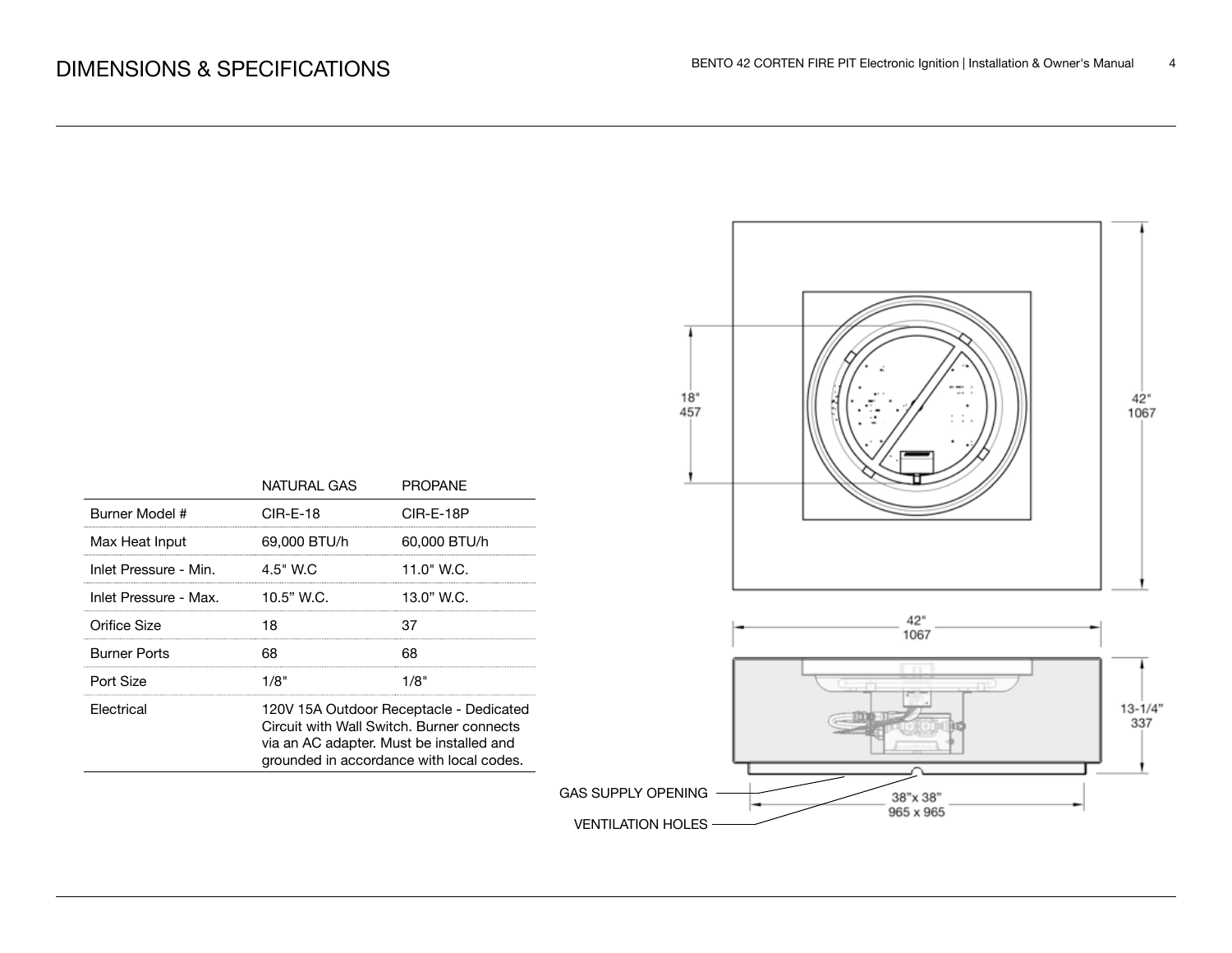

## FIG 1. MINIMUM CLEARANCES TO COMBUSTIBLES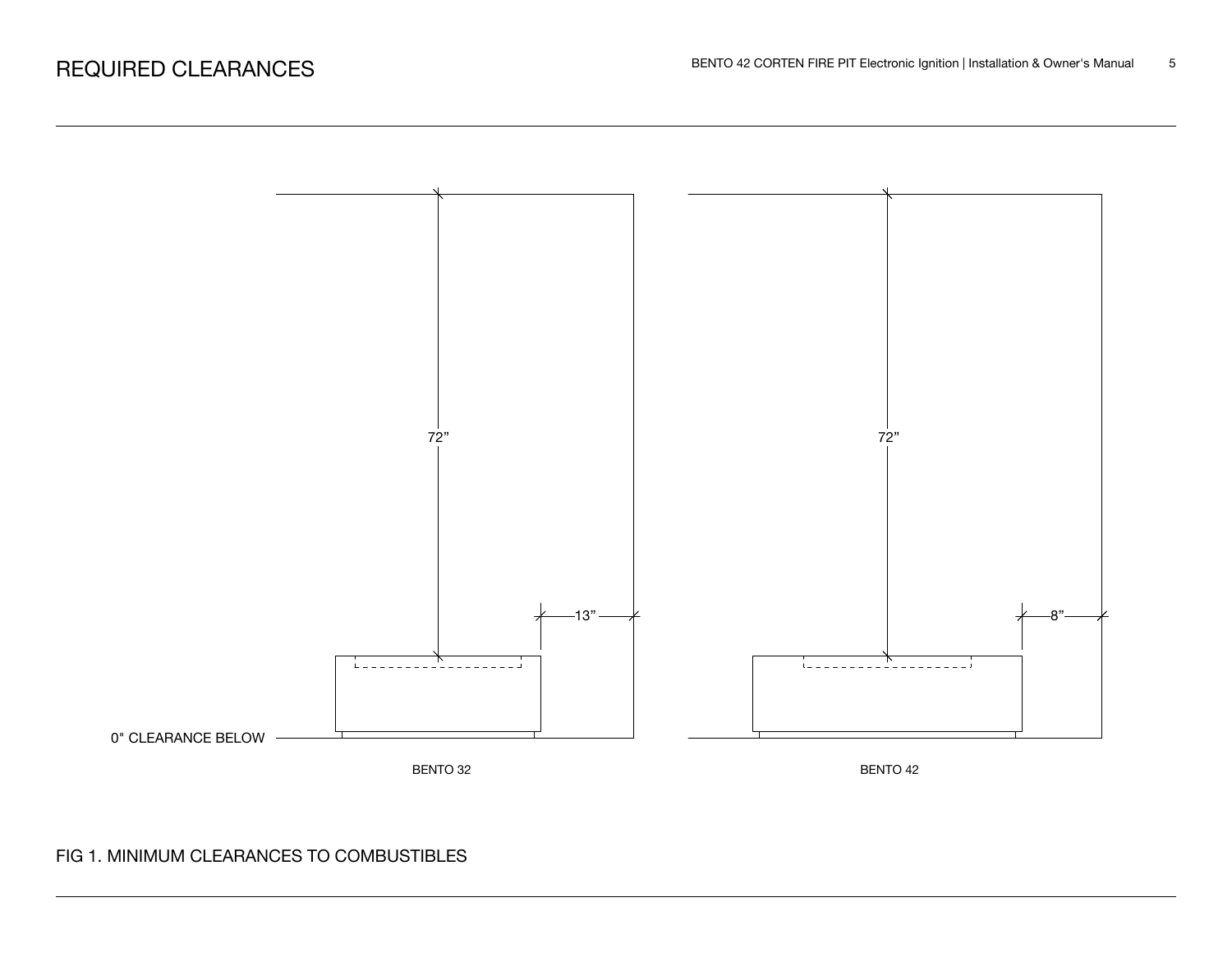#### WARNING:

Failure to position parts in accordance with these diagrams and instructions and/or failure to use parts specifically approved for use with this appliance may result in property damage or personal injury.

Do not remove the data plates attached to the Outdoor Fire Pit Burner. These plates contain important information.

#### NOTICE:

Installation and repair should be done by a qualified service person. The appliance should be inspected before use and at least once annually by a qualified service person. More frequent cleaning may be required as necessary. It is imperative that control compartment, burner ports and circulating air passageways of the appliance be kept clean.

## CAUTION:

New Lava Rock may pop or crackle when first heated. This should subside after 30 minutes to one hour or more of operation. Maintain safe distance during this time.

## TO ASSEMBLE THE FIRE PIT

- 1. Connect the Burner Assembly to the gas/propane supply using the supplied flex connector and following the instructions on page 8.
- 2. Carefully leak test all connections following the procedure on page 8.
- 3. Fill the burner pan evenly with burner media (crushed tempered glass for natural gas; volcanic rock for propane). Do not obstruct the pilot lighting port with burner media! Use burner media supplied by Paloform only!
- 4. Follow the Initial Lighting Instructions on page 9. Make sure that the flame carries to all parts of the burner. Turn OFF the appliance and let it cool before proceeding to the next step.
- 5. Evenly distribute decorative topping (river stones, crushed glass or lava rock) on top of burner media. An uneven or excessively thick layer of topping can result in an uneven flame.
- 6. Do not cover pilot shield. Keep the lighting port open and free of media. Do not use any media not supplied by the manufacturer!





BURNER MEDIA DECORATIVE TOPPING





LIGHTING PORT: DO NOT OBSTRUCT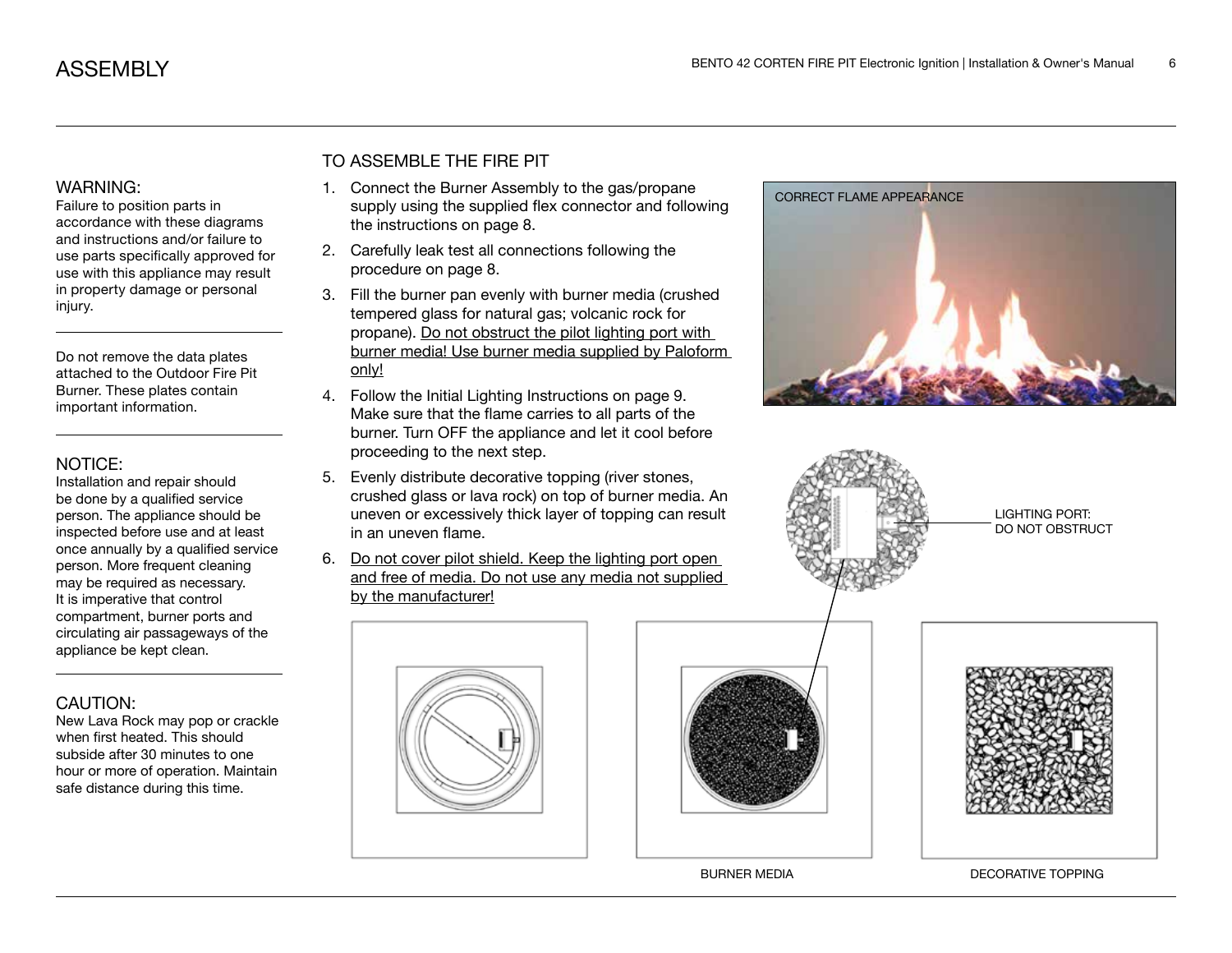CAUTION: Do not use any media over the burner that have not been supplied by Paloform. Landscape stone or other natural or manufactured materials may explode when heated.

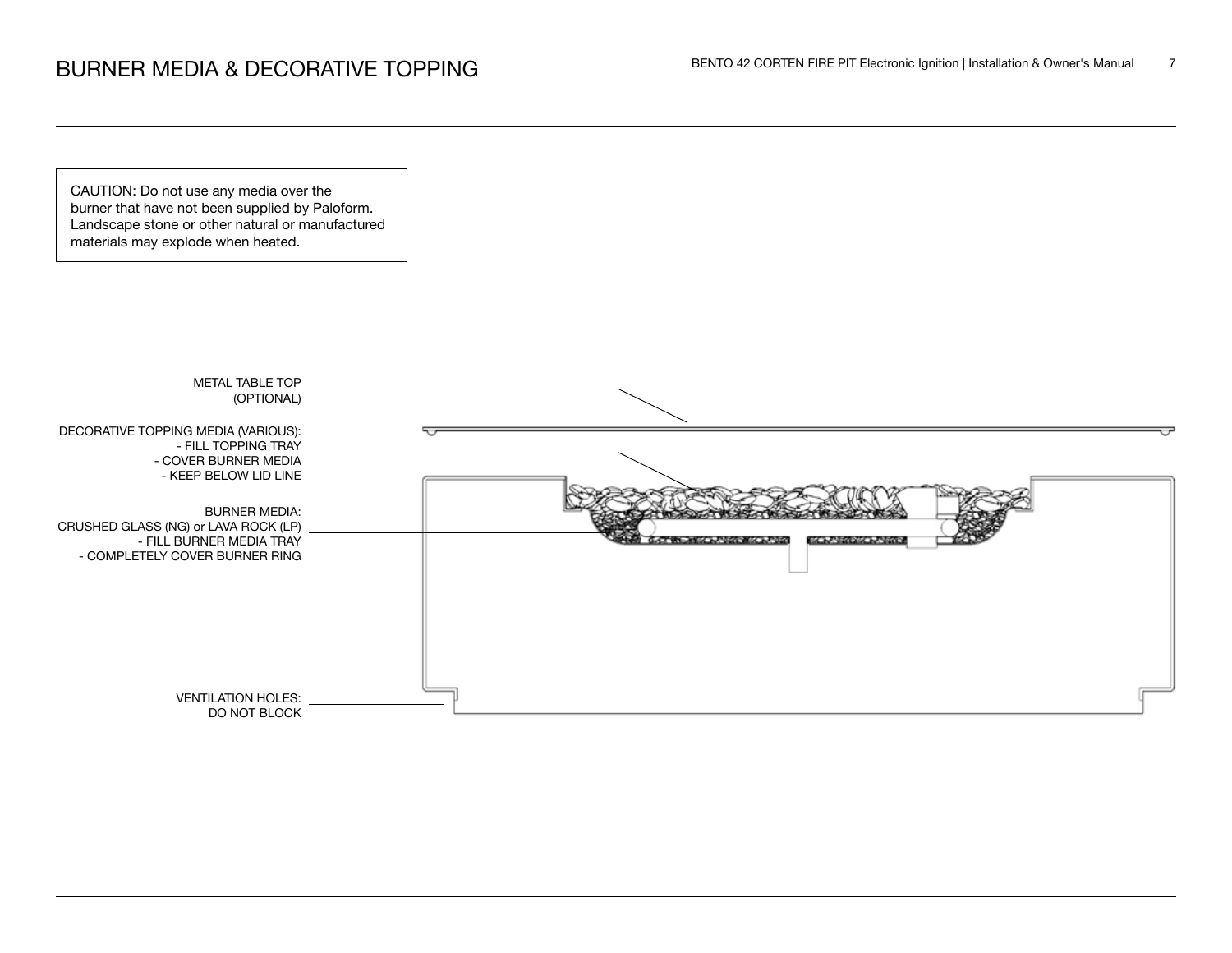# WARNING:

A qualified service person must connect the appliance to the gas supply. Follow all local codes.

#### CAUTION:

Use only new black iron or steel pipe. Internally tinned copper tubing may be used in certain areas. Use pipe of 1/2" diameter or greater to allow proper gas volume to Outdoor Fire Pit Burner. If pipe is too small, undue loss of pressure will occur.

### INSTALLATION ITEMS NEEDED:

Before installing the Outdoor Fire Pit, make sure you have all items listed bellow:

- piping (check local codes)
- sealant
- manual shutoff valve
- adjustable (crescent) wrench or pliers
- sediment trap
- tee joints
- pipe wrench

## INSTALLATION REQUIREMENTS

Installation must include a manual shutoff valve, union, and plugged 1/8" NPT tap. Locate NPT tap within reach for test gauge hook up. NPT tap must be upstream from the appliance.

Apply pipe joint sealant lightly to male threads. This will prevent excess sealant from going into pipe. Excess sealant in pipe could result in a clogged burner injector.

Install sediment trap in supply line as shown below. Locate sediment trap where it is within reach for cleaning and trapped matter is not likely to freeze.

A sediment trap prevents moisture and contaminants from entering the Outdoor Fire Pit controls. If a sediment trap is not installed, or is installed incorrectly, the unit may not work properly.

APPROVED FLEXIBLE GAS HOSE

## CHECKING GAS CONNECTION

WARNING: Test all gas piping and connections for leaks after installing or servicing. Correct all leaks immediately.

WARNING: Never use an open flame to check for a leak. Apply a mixture of liquid soap and water to all joints. Bubbles forming on joints while the gas is running indicate a leak. Correct all leaks at immediately.

Test Pressures in Excess Of 1/2 psi (3.5 kPa) This appliance and its individual shutoff valve must be disconnected from the gas supply piping system during any pressure testing of that system at test pressures in excess of ½ psi (3.5 kPa).

Test Pressures Equal To or Less Than 1/2 psi (3.5 kPa) This appliance must be isolated from the gas supply piping system by closing its individual manual shutoff valve during any pressure testing of the gas supply piping system at test pressures equal to or less than ½ psi (3.5 kPa).

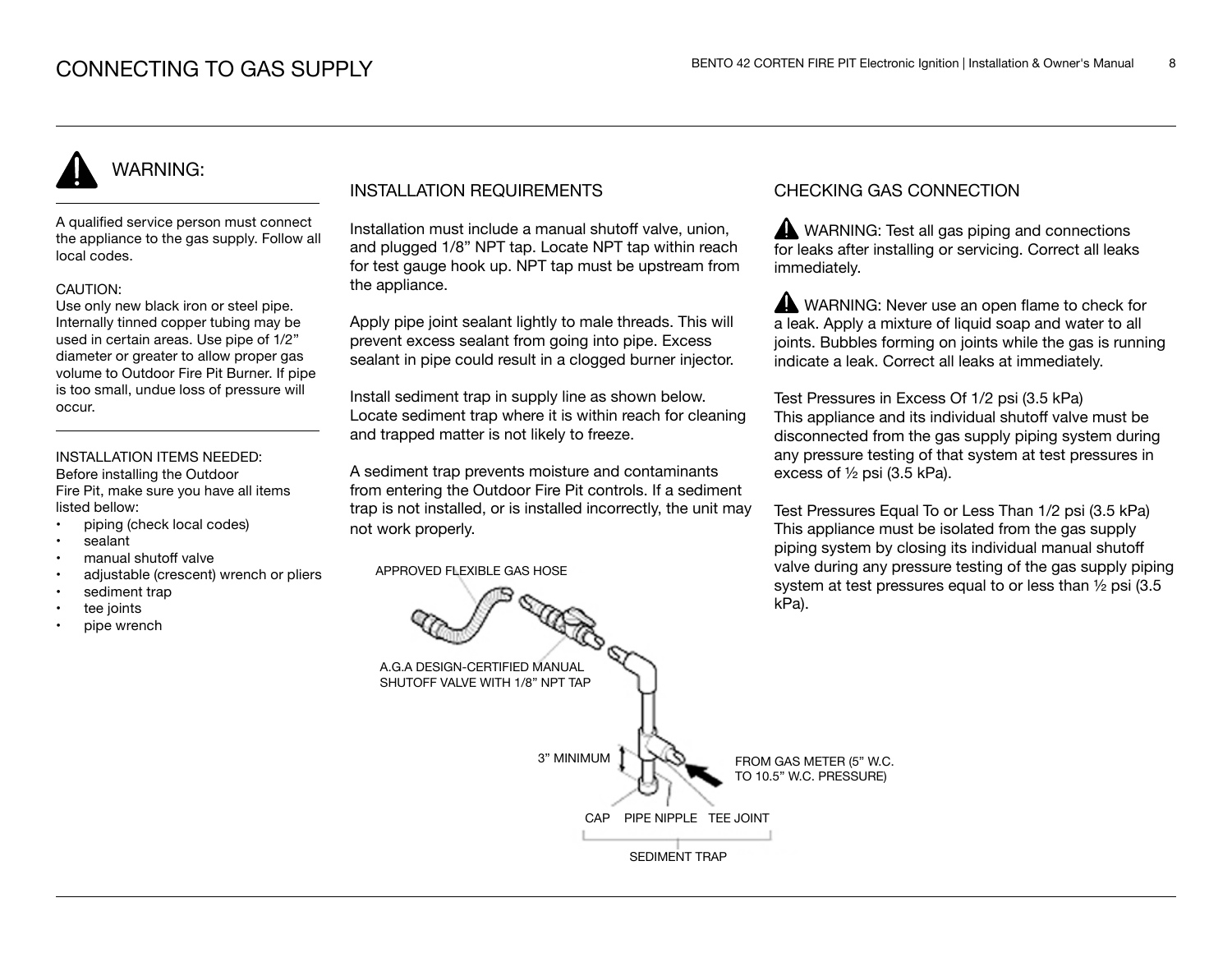# WARNINGS:

Failure to follow these instructions exactly may result in fire or explosion causing property damage, personal injury or loss of life.

Before operating the appliance, check all around the appliance area and on the surrounding floor for the smell of gas - some gas is heavier than air and may settle on the floor in the event of a leak. IF YOU SMELL GAS, follow the safety instructions on page 1 of this manual.

This appliance is equipped with an ignition device that automatically lights the pilot. Do not try to light the pilot manually.

The main gas valve in this appliance is not serviceable and does not have any control knobs or switches to operate. Do not remove the heat shields covering the valve and electronic devices. Do not try to repair or modify the valve, as doing so may result in a fire or explosion. Call a qualified service technician if you have any safety concerns.

Do not use this appliance if any part of it has been under water. Immediately call a qualified service technician to inspect the appliance and to replace any part of the control system and any gas control that has been under water.

Improper installation, adjustment, alteration, service or maintenance can result in injury or property damage. For assistance or additional information, consult a qualified installer, service agency or the gas supplier.

Do not store or use gasoline or other flammable vapors or liquids in the vicinity of this appliance.

## INITIAL LIGHTING INSTRUCTIONS

Before placing burner assembly into a housing:

- 1. Purge air from the supply line.
- 2. Test for leaks in each of the following locations:
	- The gas supply line connection to the main valve;
	- The Burner connections and pilot;
	- All joints on the valve and control body;
	- All field made joints and gas shutoff valves;
	- All factory made joints and connections.
- 3. You may check for gas leaks using one of the following methods only:
	- Soap and water solution. WARNING: If using a soap and water solution to test for leaks, DO NOT spray the solution onto electronic parts;
	- An approved leak testing spray;
	- An electronic sniffer. NOTE: Remove any excess pipe compound from connections if using this method, as the compound can set off electronic sniffers.

## DANGER: NEVER USE AN OPEN FLAME TO CHECK FOR GAS LEAKS.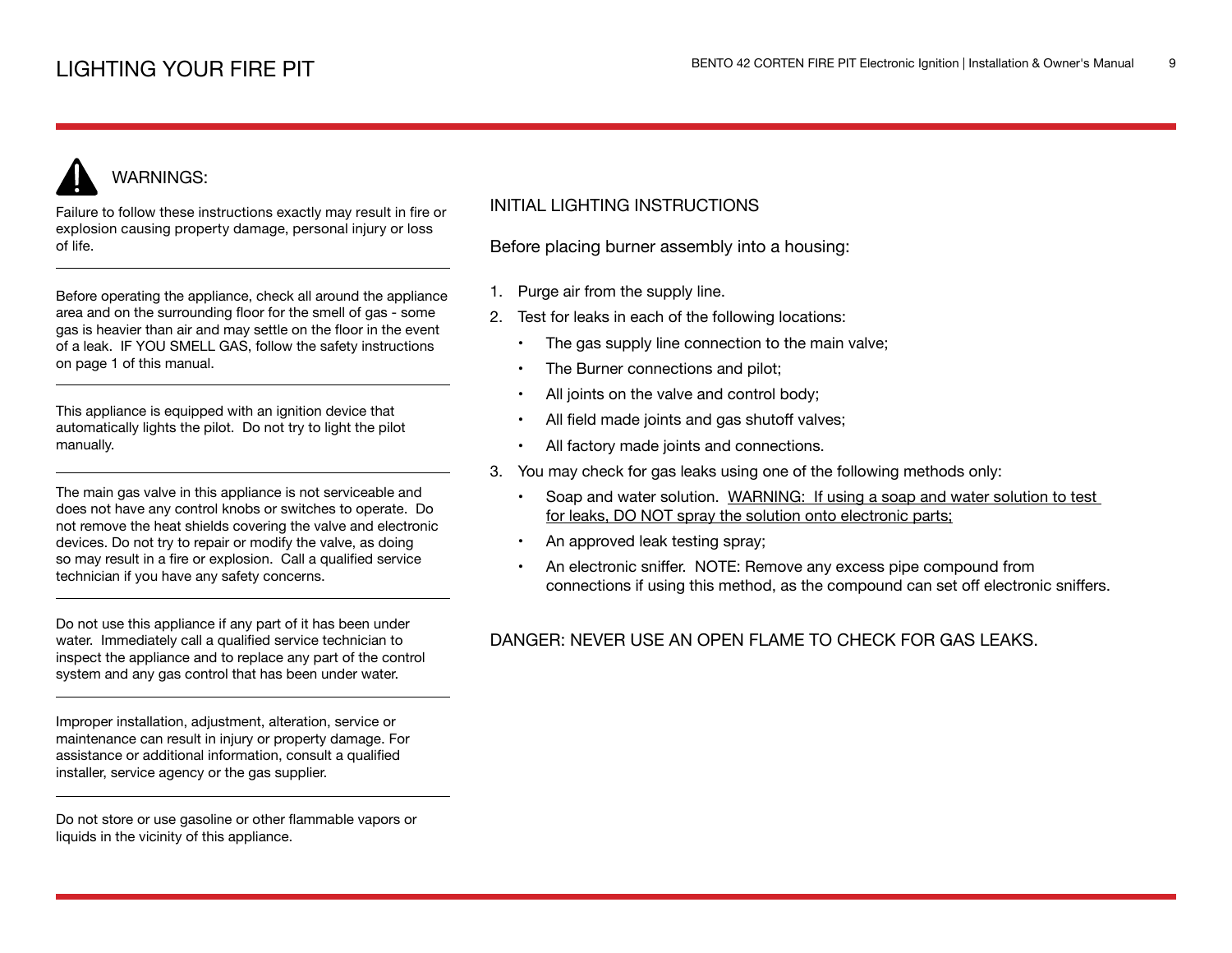#### WARNING:

This appliance is designed to be connected to a power source that is controllable by a switch.

Do not connect 24 VAC AC adapter to a live power source.

## OPERATING INSTRUCTIONS

- 1. STOP! Read the safety information on pages 1, 2 and 9 of this manual.
- 2. Turn off all electric power to the appliance.
- 3. Do not attempt to light the pilot manually.
- 4. Turn the manual gas control valve to the OFF position.
- 5. Wait five (5) minutes to clear out any residual gas, then check for the smell of gas at and around the appliance, including near the floor. If you smell gas, STOP! Follow the instructions on page 1 of this manual. If you do not smell gas, continue to the next step.
- 6. Turn the manual gas control valve to the ON position.
- 7. Plug the supplied 24 VAC AC adapter into a 110V power outlet.
- 8. Connect the AC adapter to the AC input plug at the unit.
- 9. Place Burner Assembly in Housing
- 10. To ignite burner, turn on electric power to the appliance.
- 11. To turn off appliance, turn off electric power to the appliance.

### TURNING OFF THE GAS TO THE APPLIANCE

- 1. Turn off all electric power supplied to the appliance if service is to be performed. Unplug the 24 VAC AC adapter from the power outlet.
- 2. If necessary, remove the burner from the housing to access the manual gas valve.
- 3. Turn the main manual shutoff valve to the full OFF position.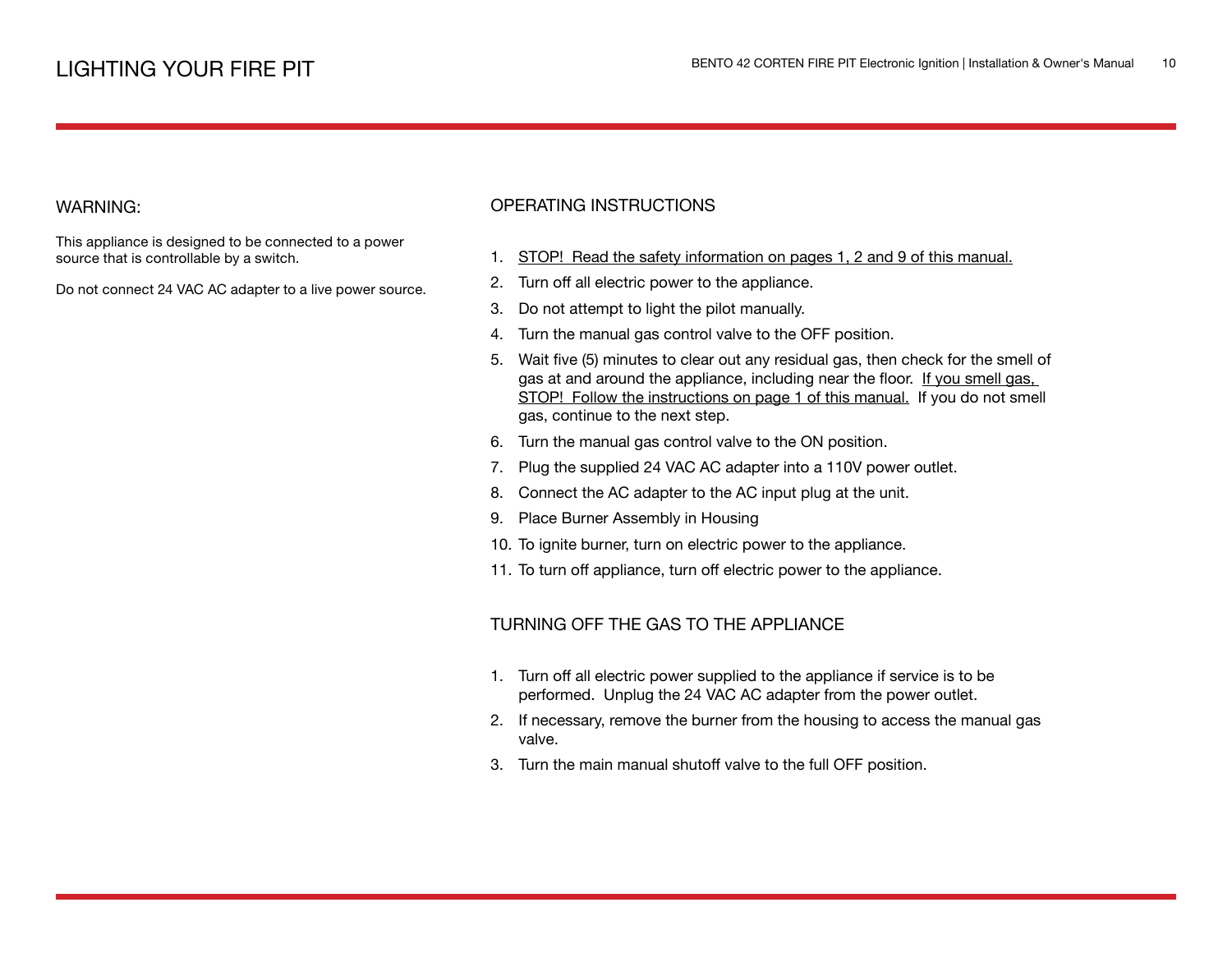## KEEP YOUR FIRE PIT COVERED

Covering your fire pit with its all-weather cover when not in use will prolong the life of all its components.

WARNING: Turn off gas before servicing fire pit.

We recommend that a qualified service technician perform the following check-ups at the beginning of each fire pit season.

If any irregularities are apparent with operation. Please refer to Troubleshooting guide, pages 12-13.

## BURNER ELEMENT AND PILOT

Inspect the burner at regular intervals at least twice a year. Keep the burner and pilot area clean by vacuuming or brushing. Make sure the burner porting and burner air openings are free of obstructions at all times. Remove pilot cover to inspect pilot.

Remove topping from top of burner ring and Inspect area around the burner. Remove any lint or foreign material with a brush or vacuum cleaner.

#### PILOT FLAME

The flames from the pilot should be visually checked as soon as the unit is installed, and periodically during normal operation. The pilot flame must always be present when the fire pit is in operation. The pilot flame has two distinct flames: one engulfing the flame sensor and the other reaching to the main burner.



PILOT ASSEMBLY

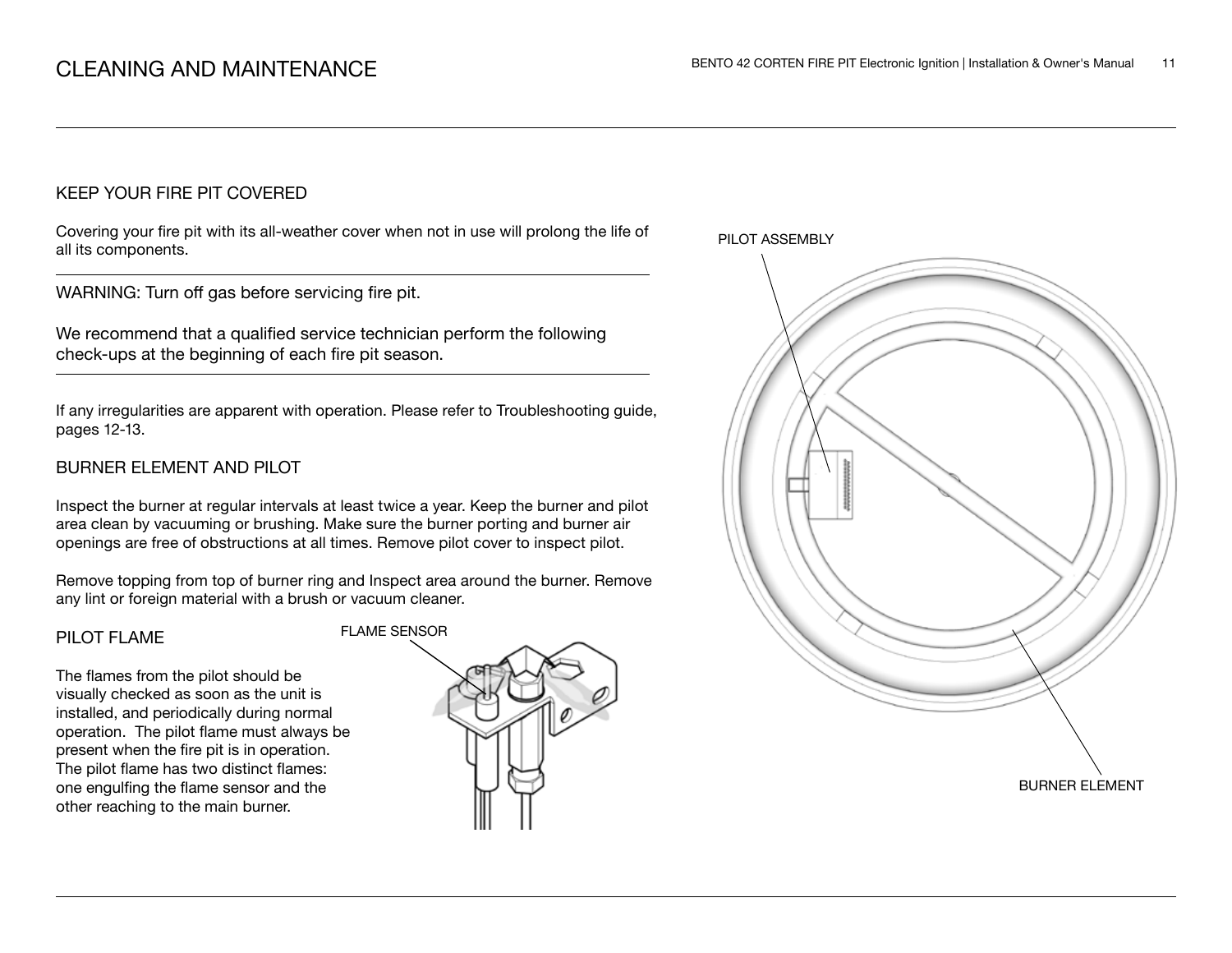| <b>WARNING:</b>                                                                                                                                                                                                                                                                                                            | <b>OBSERVED PROBLEM</b>                                                                                                                                                                 |    | <b>POSSIBLE CAUSE</b>                             |    | <b>REMEDY</b>                                                                                                                                                                                                                     |
|----------------------------------------------------------------------------------------------------------------------------------------------------------------------------------------------------------------------------------------------------------------------------------------------------------------------------|-----------------------------------------------------------------------------------------------------------------------------------------------------------------------------------------|----|---------------------------------------------------|----|-----------------------------------------------------------------------------------------------------------------------------------------------------------------------------------------------------------------------------------|
| Turn off appliance and let cool before<br>servicing. Only a qualified service person<br>should service and repair this appliance.                                                                                                                                                                                          | Burner shuts off/relights intermittently.                                                                                                                                               |    | Wind or gusts in excess of 16 km/h<br>$(10$ mph). |    | Protect pilot from wind with<br>decorative topping - sides of pilot<br>housing may be covered. DO<br>NOT BLOCK IGNITION PORT.<br>In the case of consistently windy<br>conditions, a protective glass<br>barrier may be necessary. |
|                                                                                                                                                                                                                                                                                                                            |                                                                                                                                                                                         | 2. | Air present in gas line                           | 2. | Ensure gas line is thoroughly bled                                                                                                                                                                                                |
|                                                                                                                                                                                                                                                                                                                            |                                                                                                                                                                                         | 3. | Not enough air to pilot                           | 3. | Ensure ventilation holes/gaps are<br>not obstructed                                                                                                                                                                               |
|                                                                                                                                                                                                                                                                                                                            | Unit is smoking / sooting excessively.<br>(Note: It is natural and unavoidable for<br>appliance sets to produce moderate<br>levels of carbon (soot) where flames<br>contact the media.) | 1. | Poor fuel quality                                 |    | Contact local natural gas<br>company                                                                                                                                                                                              |
| IMPORTANT: Operating unit where<br>impurities in air exist may create<br>odors. Cleaning supplies, paint, paint<br>remover, cigarette smoke, cements<br>and glues, new carpet or textiles,<br>etc., create fumes. These fumes may<br>mix with combustion air and create<br>odors. These odors will disappear<br>over time. |                                                                                                                                                                                         | 2. | Excessive flame impingement or<br>blockage        | 2. | Separate the stones to allow<br>more flame passage                                                                                                                                                                                |
|                                                                                                                                                                                                                                                                                                                            |                                                                                                                                                                                         | 3. | Improper fuel/air mixture                         | 3. | Remove any foreign items from<br>the flame pattern and/or check<br>for proper orifice sizing                                                                                                                                      |
|                                                                                                                                                                                                                                                                                                                            | Burner is excessively noisy<br>(Note: The movement and combustion                                                                                                                       |    | Passage of air/gas across irregular<br>surfaces   |    | Relieve any tight bends or kinks<br>in gas supply line                                                                                                                                                                            |
|                                                                                                                                                                                                                                                                                                                            | of gas will create low, unavoidable<br>levels of noise.)                                                                                                                                | 2. | Excessive gas pressure on natural<br>gas units    | 2. | Check/reset gas regulator<br>pressure                                                                                                                                                                                             |
|                                                                                                                                                                                                                                                                                                                            | Gas odor even when power is off                                                                                                                                                         | 1. | Gas leak. See Warning statement<br>above.         |    | Locate and correct all leaks (see<br>Checking Gas Connections, pg 8)                                                                                                                                                              |
|                                                                                                                                                                                                                                                                                                                            |                                                                                                                                                                                         |    | Main gas valve defective.                         | 2. | Replace gas valve                                                                                                                                                                                                                 |
|                                                                                                                                                                                                                                                                                                                            | Unit produces unwanted odors                                                                                                                                                            |    | Gas leak. See Warning statement<br>below.         |    | Locate and correct all leaks (see<br>Checking Gas Connections, pg 8)                                                                                                                                                              |



Shut off gas supply. Do not try to light any appliance. Do not touch any electrical switch; do not use any phone in the vicinity of the appliance.

Immediately call your gas supplier from a safe distance. Follow your gas supplier's instructions.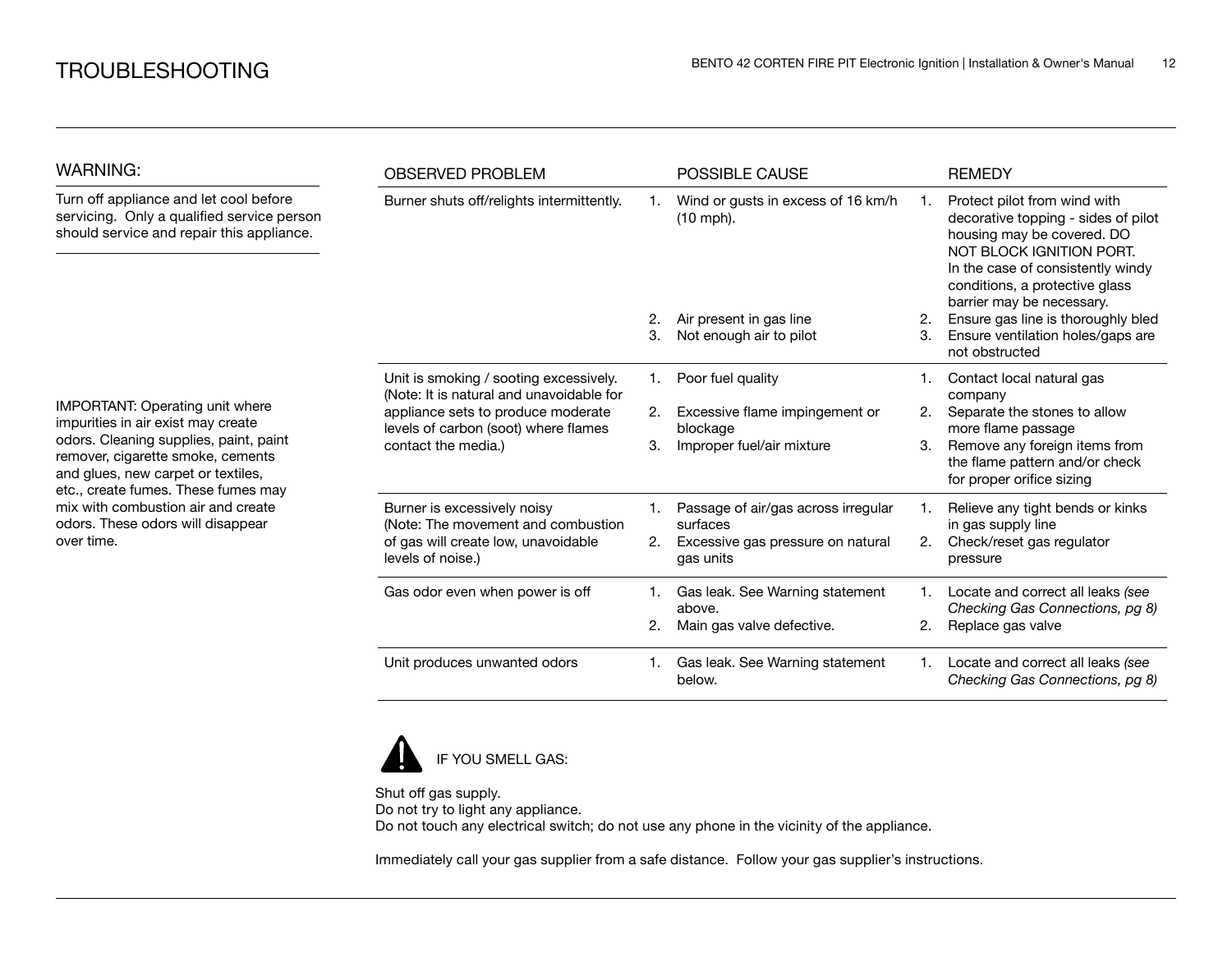WARNING:

| WARNING:                                                                                                                          | <b>OBSERVED PROBLEM</b>                                               |                | POSSIBLE CAUSE                                                                                                 |                           | <b>REMEDY</b>                                                                                                                                                                                                                                                          |
|-----------------------------------------------------------------------------------------------------------------------------------|-----------------------------------------------------------------------|----------------|----------------------------------------------------------------------------------------------------------------|---------------------------|------------------------------------------------------------------------------------------------------------------------------------------------------------------------------------------------------------------------------------------------------------------------|
| Turn off appliance and let cool before<br>servicing. Only a qualified service person<br>should service and repair this appliance. | When power is turned on, nothing<br>happens                           | 1.             | No power to unit                                                                                               | $1_{-}$<br>2.<br>3.<br>4. | Check connections between<br>controls, power adapter and<br>power source<br>Check power at source<br>Verify that power adapter is<br>functioning correctly<br>If you are using a third-party<br>remote control unit, verify that<br>this unit is functioning correctly |
|                                                                                                                                   | When power is turned on, there is a<br>spark at pilot but no ignition | 1.<br>2.<br>3. | Gas supply turned off or manual<br>shutoff valve closed<br>Air in gas lines when installed<br>Pilot is clogged | 1.<br>2.<br>3.            | Turn off gas supply or open<br>manual shutoff valve<br>Purge air from the supply line<br>Clean pilot (see Cleaning and<br>Maintenance, page 11) or replace<br>pilot assembly                                                                                           |
|                                                                                                                                   |                                                                       | 4.             | Pilot valve lead is loose/<br>disconnected                                                                     | 4.                        | Check/reconnect lead                                                                                                                                                                                                                                                   |
|                                                                                                                                   | Burner does not light after pilot is lit                              | 1.<br>2.       | Burner orifice is clogged<br>Inlet gas pressure is too low                                                     | 2.                        | Clean burner orifice<br>Contact local gas or propane<br>supplier                                                                                                                                                                                                       |
|                                                                                                                                   |                                                                       | 3.<br>4.       | Flame sensor or Main Valve lead<br>loose/disconnected<br>Ignition Control Board failure                        | 3.<br>4.                  | Reconnect / replace lead<br><b>Replace Board</b>                                                                                                                                                                                                                       |
|                                                                                                                                   | Delayed burner ignition                                               | 1.             | Lighting port is blocked                                                                                       | 1.                        | Remove burner media/debris<br>from Lighting Port                                                                                                                                                                                                                       |
|                                                                                                                                   | Burner flame is too low or too high                                   |                | Incorrect gas supply or pressure                                                                               | 1.                        | Check for proper gas supply<br>pressure                                                                                                                                                                                                                                |
|                                                                                                                                   |                                                                       | 2.             | Blocked burner orifice or burner<br>ports                                                                      | 2.                        | Free burner orifice and burner<br>ports of any burrs, paint, or other<br>blockage                                                                                                                                                                                      |
|                                                                                                                                   |                                                                       | 3.             | Improper burner orifice size                                                                                   | 3.                        | Verify proper burner orifice sizing<br>(see page 4)                                                                                                                                                                                                                    |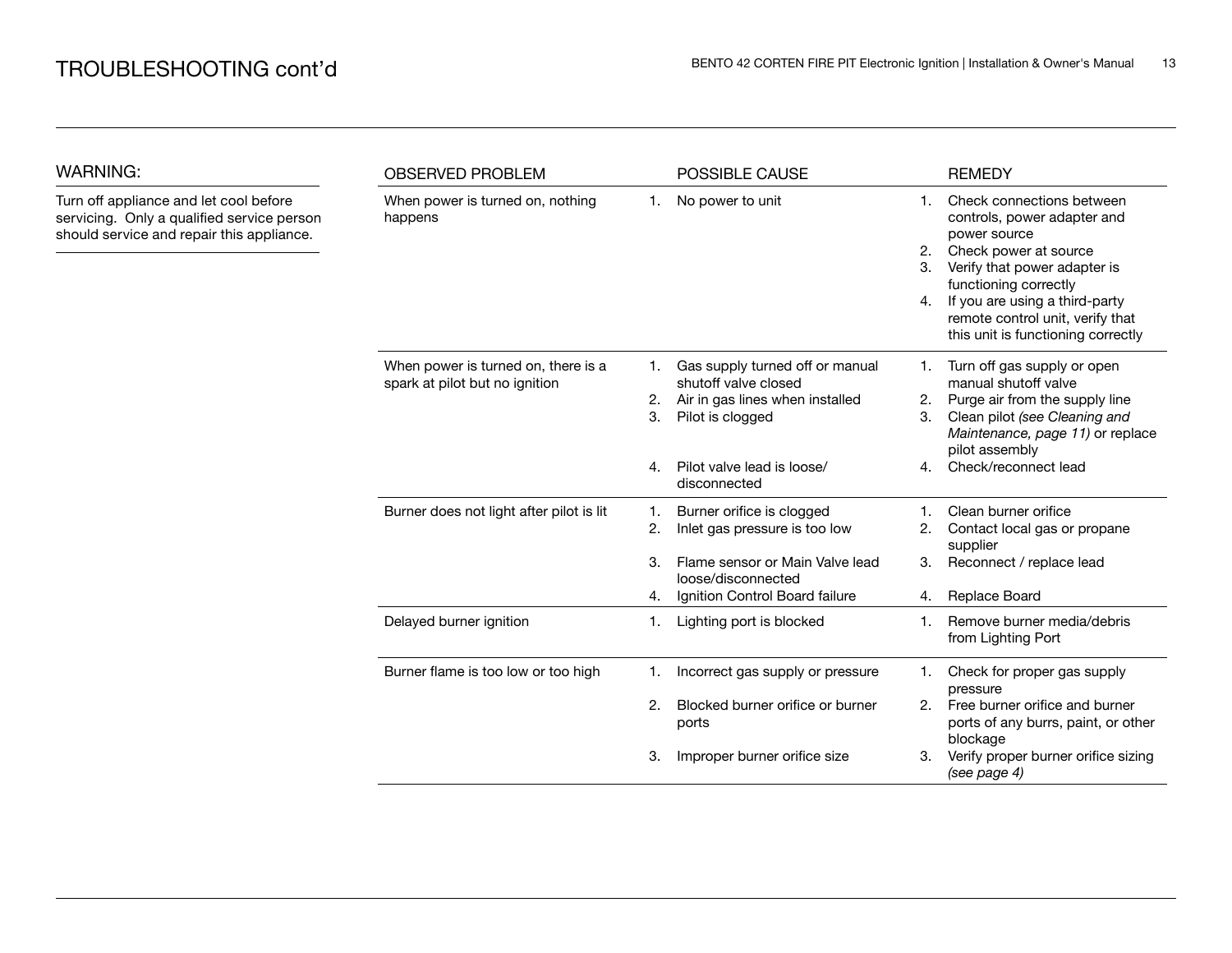|    |                                      | <b>Natural Gas</b>    | Propane           |
|----|--------------------------------------|-----------------------|-------------------|
| 1  | <b>Pilot Cover</b>                   | CIR-EPC               | same              |
| 1a | <b>Pilot Shroud</b>                  | CIR-EPC               | same              |
| 2  | Pilot Assembly                       | <b>PIL-E-410</b>      | PIL-E-410LP       |
| 3  | 18" Burner Ring                      | CIR-18-BUR            | same              |
| 4  | <b>Burner Pan</b>                    | CIR-18-PAN            | same              |
| 5  | Venturi                              | CIR-VEN-1             | same              |
| 5a | Air Shutter                          |                       |                   |
| 6  | Orifice                              | FIT-ORI-18            | FIT-ORI-37        |
|    | 3/8" Flare Adapter                   |                       |                   |
| 8  | Flex Connector                       | CON-SS-5MM-12         | same              |
| 9  | <b>CIR Control Box</b>               | see drawing           | same              |
| 10 | <b>Control Box Chassis</b>           | CIR-E-CHA             | same              |
| 11 | Power Adapter 120V-NA<br>(not shown) | E-POW-24VAC           | same              |
| 12 | Burner Media (not shown)             | Crushed Glass 17.5 kg | Lava Pebbles 15 L |
| 13 | Topping Media (not shown)            | Various               | Various           |
| 14 | Fabric Cover (not shown)             | COV-BEN42-LC          | same              |
| 15 | Corten Vessel (not shown)            | BEN42-10              | same              |

WARNING: Failure to position parts in accordance with diagrams or failure to use parts specifically approved for this appliance may result in property damage or personal injury.

REPLACEMENT PARTS ARE AVAILABLE FROM PALOFORM

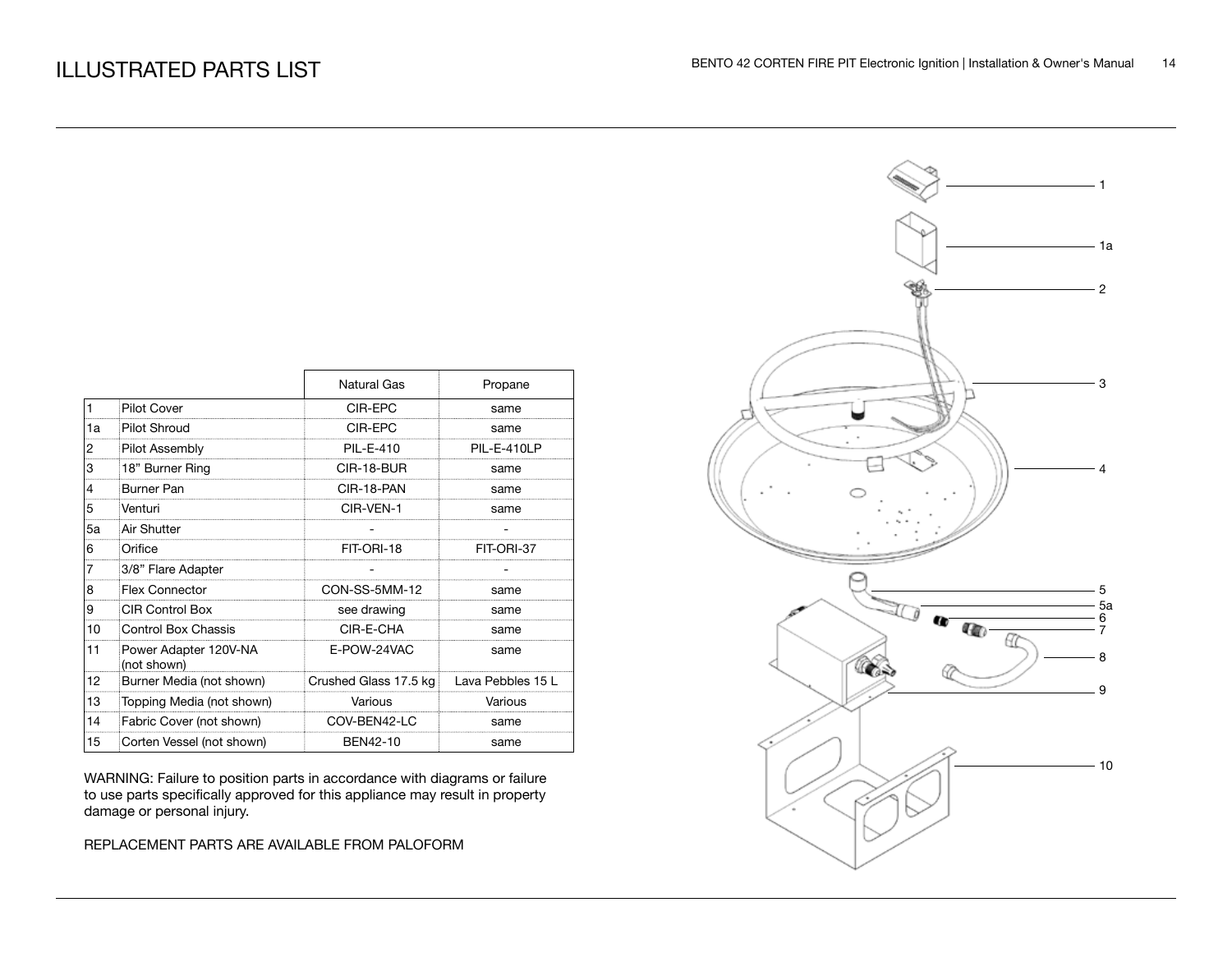| 10 <sub>1</sub><br>⊚                          | $\cdot$ 2 |
|-----------------------------------------------|-----------|
| Natural Gas<br>Propane                        |           |
| $CIR-E-BOX$<br>same                           | 3         |
| $CIR-E-BOX$<br>same<br>$11 -$                 |           |
| E-VAL-BASO<br>w/ LP reg. spring               | 9         |
|                                               |           |
| 0<br>1a                                       |           |
|                                               |           |
| PIL-E-410<br>PIL-E-410LP                      |           |
|                                               |           |
| -BOARD-CC9<br>same                            |           |
|                                               |           |
|                                               |           |
| of wiring harness<br>$\overline{\phantom{a}}$ |           |
| E-WIR-KIT<br>same                             |           |

|    | <b>CIR Control Box Cover</b> | CIR-E-BOX              | same              |
|----|------------------------------|------------------------|-------------------|
| 1a | CIR Control Box Housing      | CIR-E-BOX              | same              |
| 2  | Dual Solenoid Valve          | E-VAL-BASO             | w/ LP reg. spring |
| 3  | 3/8"x1-1/2" - Nipple         |                        |                   |
| 4  | 3/8" Bulkhead Union          |                        |                   |
| 5  | 3/8" Street Elbow            |                        |                   |
| 6  | Pilot Assembly               | PII-F-410              | PIL-E-410I P      |
|    | Shrink-fit Cord Grip         |                        |                   |
| 8  | Ignition Control Board       | E-BOARD-CC9            | same              |
| 9  | 3/8" Flare Adapter           |                        |                   |
| 10 | 3/8" Close Nipple            |                        |                   |
|    | <b>Barrel Connector</b>      | part of wiring harness |                   |
| 12 | Wiring Harness (not shown)   | E-WIR-KIT              | same              |
|    |                              |                        |                   |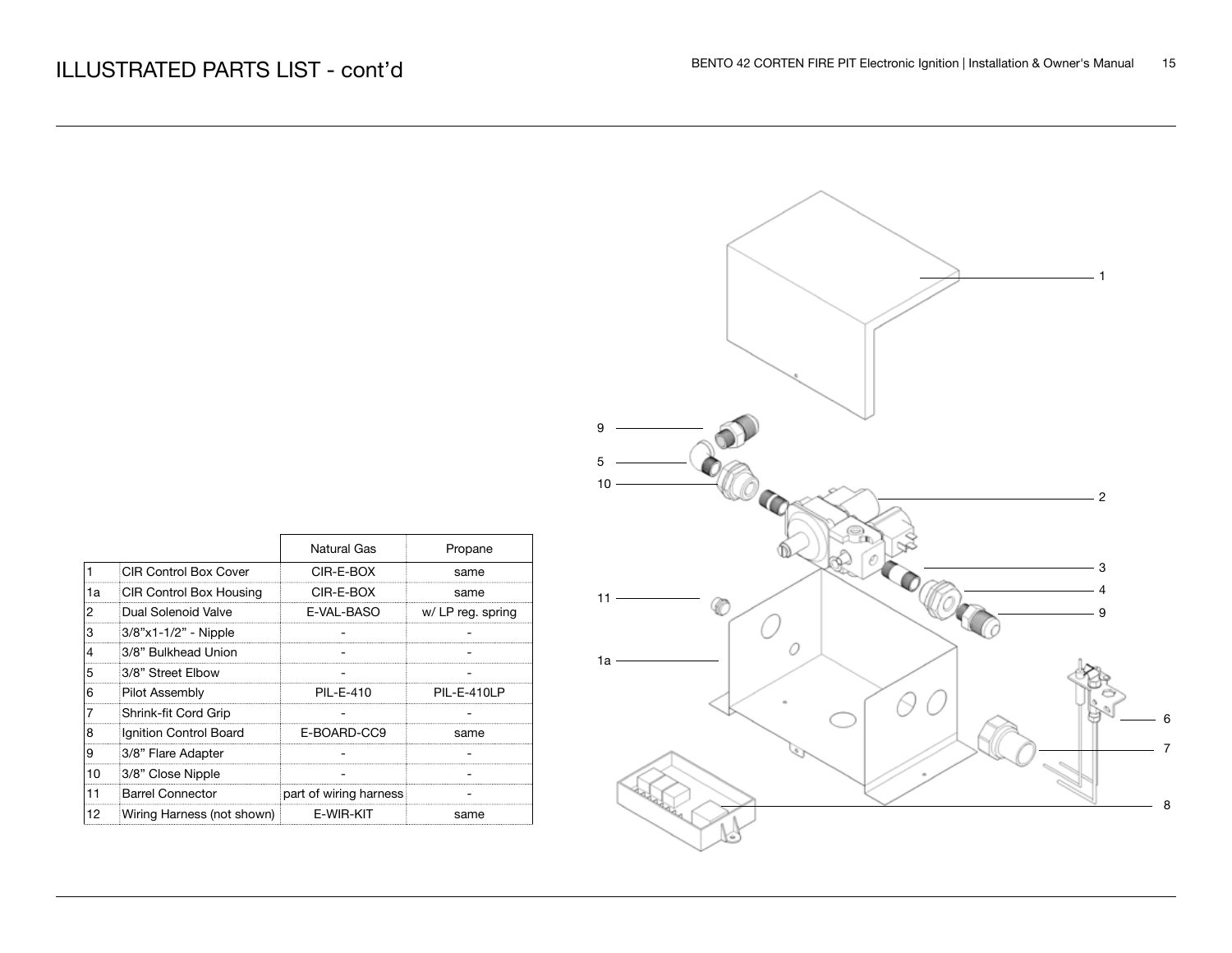

IGNITION CONTROL BOARD: E-BOARD-CC9